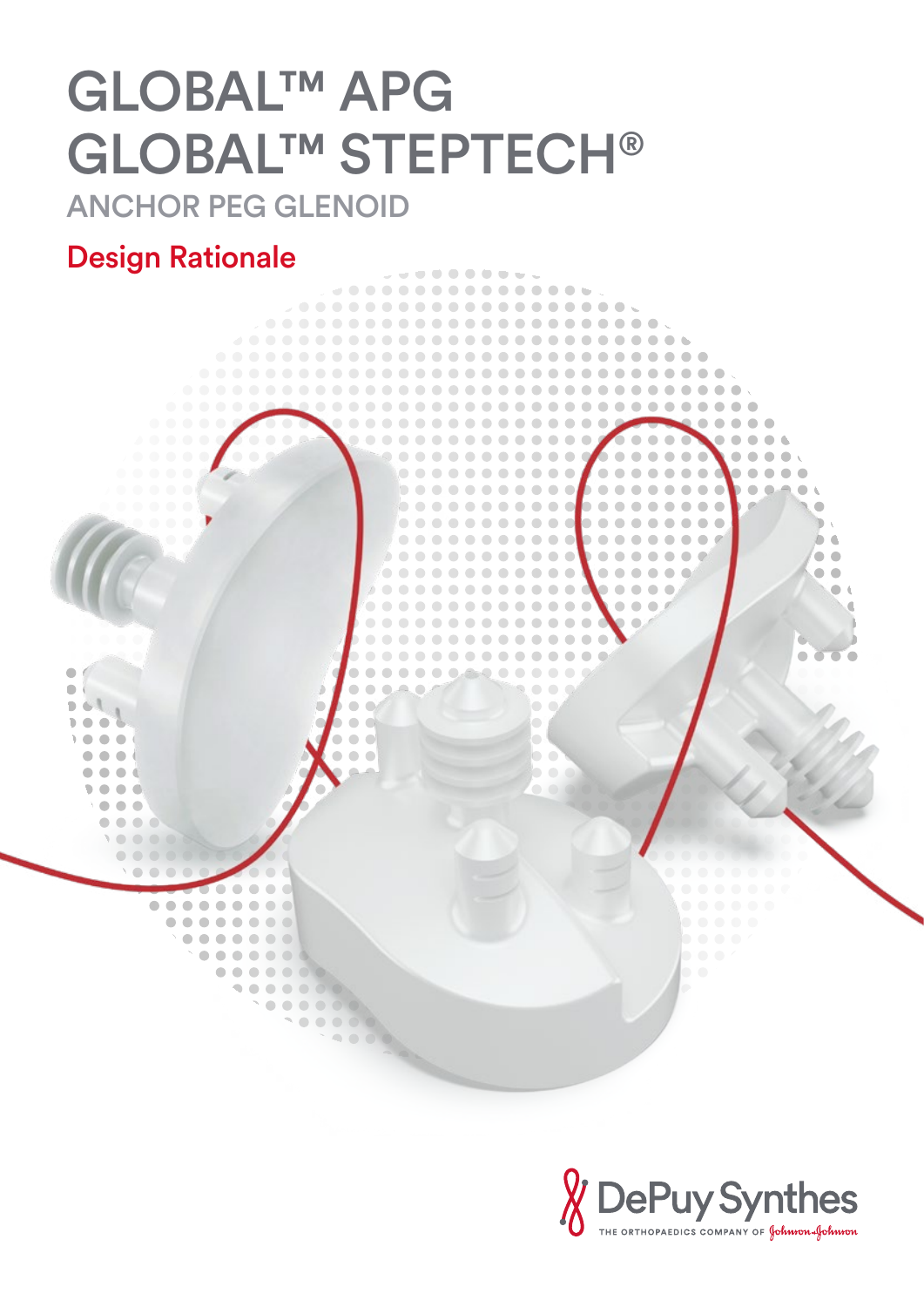## GLOBAL™ APG SHOULDER SYSTEM

The modular shoulder system that provides surgeons adaptability in the Operating Room without compromise.



**GLOBAL UNITE™** Platform Shoulder System



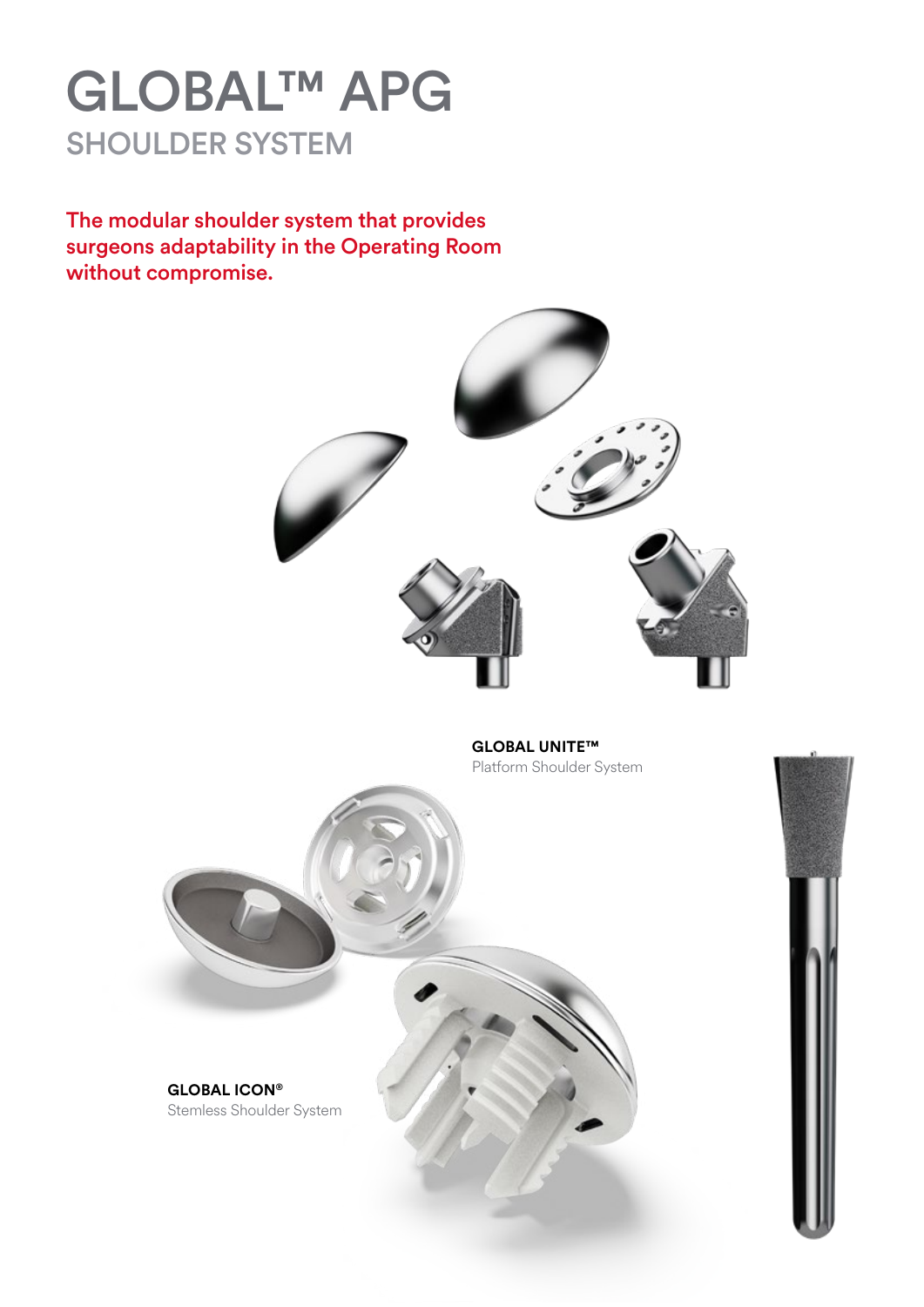## GLOBAL™ APG GLOBAL™ STEPTECH® ANCHOR PEG GLENOID

The GLOBAL™ Anchor Peg Glenoid Implant System and the GLOBAL™ STEPTECH are part of the DePuy Synthes GLOBAL Implant Family. They are compatible with both GLOBAL UNITE™ and the stemless GLOBAL ICON®.

## GLOBAL™ APG ANCHOR PEG GLENOID

The patented GLOBAL Anchor Peg Glenoid Implant System is addressing the need for long-term implant fixation and stability, based on a proven design:

**100%**  survivorship at an average of 34 months<sup>1</sup>

**69%**  reduced risk of revision with GLOBAL APG at 11 years<sup>2</sup>

**4%** 

GLOBAL APG cumulative percentage revision at 10 years versus 13.4% all other stemmed shoulders<sup>2</sup>

Less primaries revised due to loosening with GLOBAL APG compared to all other stemmed shoulders<sup>2</sup>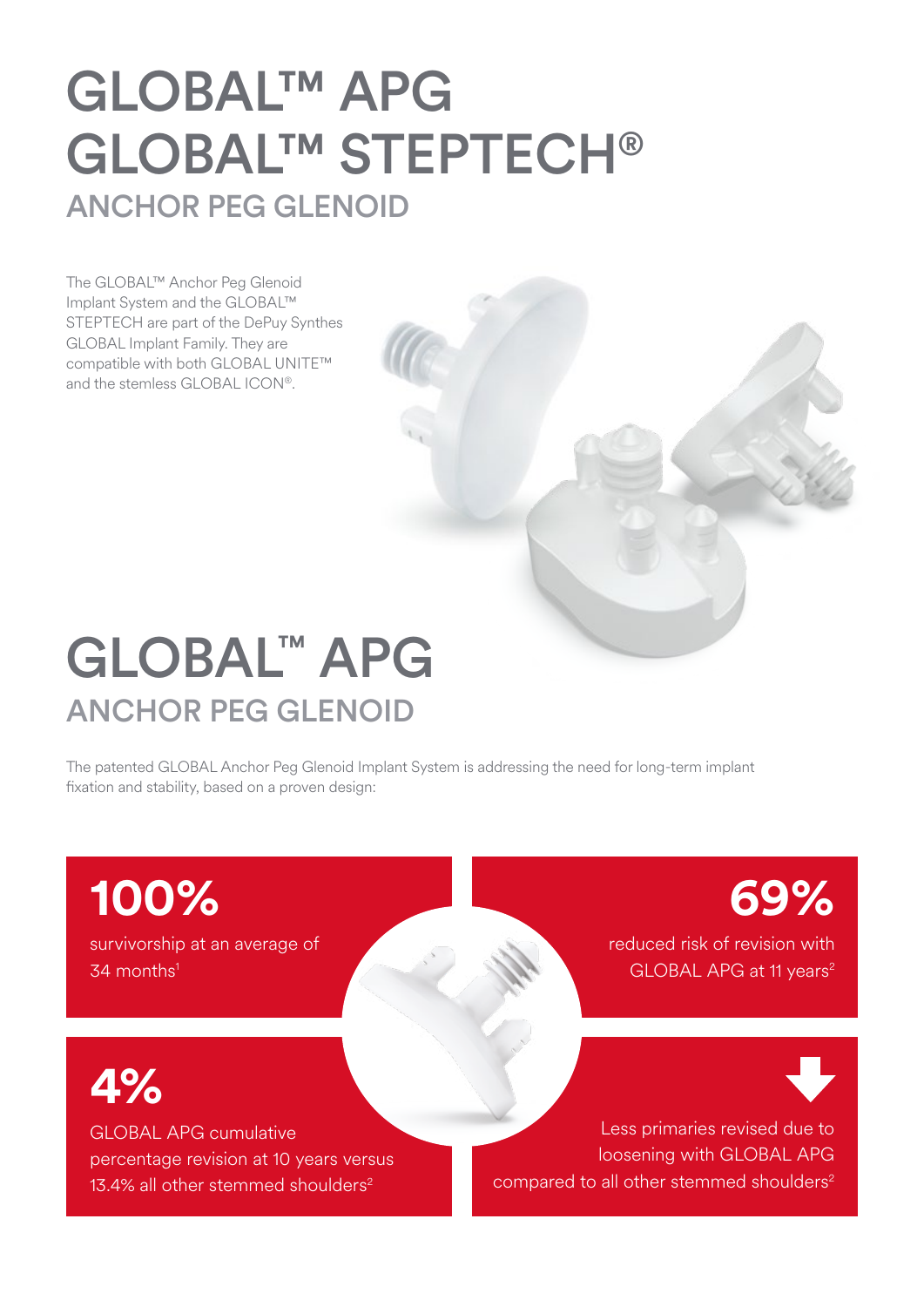## Addressing glenoid fixation

### **Proven design**

- Fluted central peg facilitates bony integration around the flutes $3$
- Cemented pegs are able to lessen glenoid loosening and resist shear forces at the bone-cement-implant interface<sup>4</sup>
- Three cemented peripheral pegs are designed to provide immediate stability in the bone<sup>3</sup>
- • 5 sizes ranging from 40-56 in 4 mm increments







### **Advanced biomechanics**

The APG glenoid is designed to create a 6 mm mismatch between the glenoid and the humeral head component.<sup>5</sup> As demonstrated in a cadaveric study, this promotes a more natural range of motion by emulating the anatomic biomechanics of a shoulder.<sup>6</sup> Mismatched designs have shown to have less surface damage, less radiolucency and less impingement and edge abrasion compared to conforming designs.7

#### **Advantages of all-polyethylene PREMIERON X-Linked Polyethylene glenoids**

- Decreased rate of particle generation and wear-particle induced osteolysis<sup>4</sup>
- Potential for improved implant survival and clinical outcomes<sup>4</sup>
- Optimized material property for multidirectional wear, improved wear performance<sup>8</sup>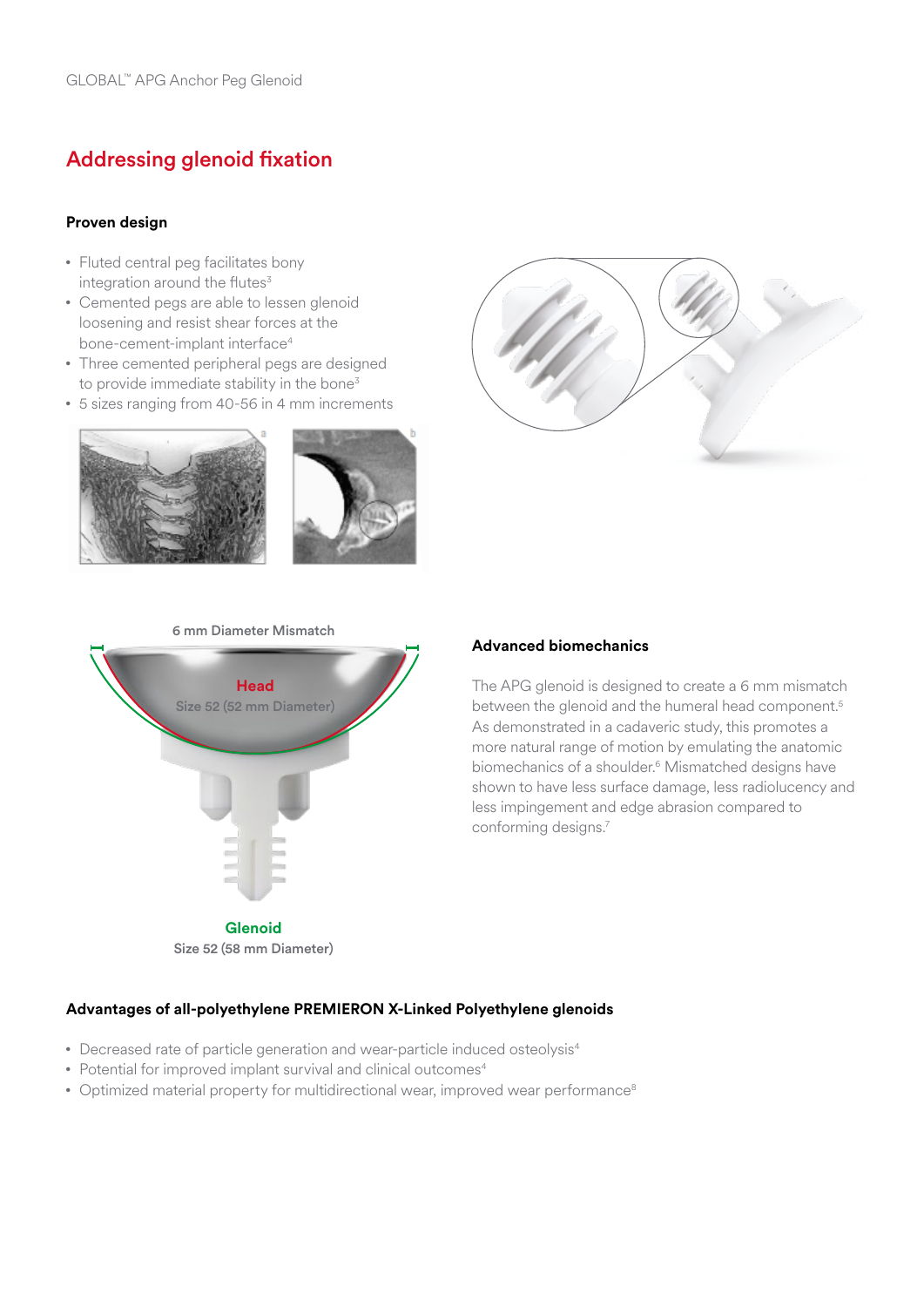## GLOBAL™ STEPTECH® ANCHOR PEG GLENOID



## Addressing glenoid erosion in TSA

The stepped, augmented glenoid is a modification of the all-polyethylene pegged GLOBAL™ Anchor Peg Glenoid featuring the cemented peripheral pegs and the fluted central peg, designed to provide long-term fixation through an interference fit and bony ingrowth. It is designed to compensate for posterior glenoid erosion or bone deficiency, removing the need for bone grafting and reducing the need for asymmetric reaming, hence streamlining the surgical procedure. Patients who have Type B1 or B2 glenoids may benefit most from this device.

Posterior glenoid bone loss is a common finding in advanced glenohumeral arthritis and failure to address this bone loss during TSA will likely lead to suboptimal results. Re-establishing ideal glenoid version during TSA can be challenging in presence of significant posterior glenoid wear and literature suggests retroversion greater than 10° should be corrected.<sup>9</sup> Glenoid bone loss and increased retroversion are significantly associated with glenoid component loosening.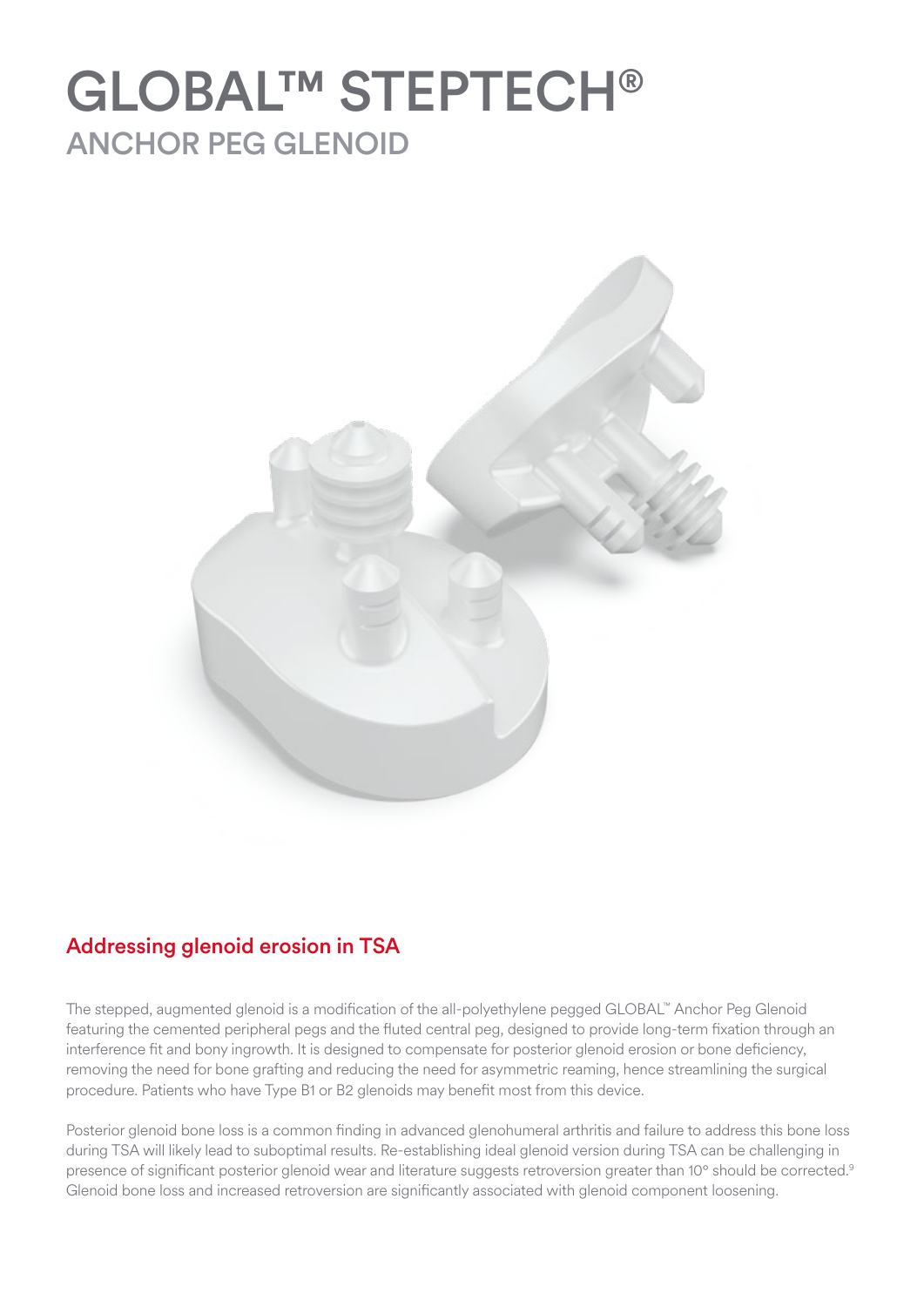## Addressing the clinical need

### **Posterior Glenoid Erosion – B2 Glenoid**

Asymmetric wear can lead to increased reduction of the posterior surface of the glenoid fossa. Studies show asymmetric wear can result in increased retroversion in osteoarthritic patients.10

Augmented glenoid components offer a solution to this difficult pathology. All-polyethylene augmented glenoid components with a posterior step performed favorably compared to traditional methods (reaming or grafting).<sup>11</sup>

### **Product Overview**



- Designed to restore glenoid version and to offset posterior glenoid bone loss<sup>11</sup> without need for medialization, reaming and implant under sizing or bone grafting
- The amount of correction is managed by the heights (+3, +5 or +7 mm) of the posterior step built into the component.

## Addressing anterior glenoid liftoff

Different augmented glenoid designs vary in their resistance to loosening in mechanical testing. Results from these tests show that Steptech is the only augmented glenoid design that does not have a higher degree of liftoff than the standard APG for the central peg after performance testing, which may make it more likely to maintain long-term fixation.

As seen in the image, the posterior step is 77° to perpendicular. As shown in mechanical testing, this design counteracts posterior loading.12 Augmented component with a surface that articulates with the prepared bone surface to be perpendicular to the vector of joint loading provides better mechanical properties.<sup>12</sup>



| <b>Step Height</b> | <b>Version Correction</b><br>(approximate) |
|--------------------|--------------------------------------------|
| $+3$ mm            | $5^\circ$                                  |
| $+5$ mm            | $10^{\circ}$                               |
| $+7$ mm            | $15^\circ$                                 |

- Supports the need to place the component in an optimal version position
- Same peg fixation design and implant range (40-56 mm) as the APG
- • These features work together to decrease the shear stresses at the bone/implant and bone/cement interface, thereby increasing implant stability as demonstrated by computational modeling.<sup>11</sup>

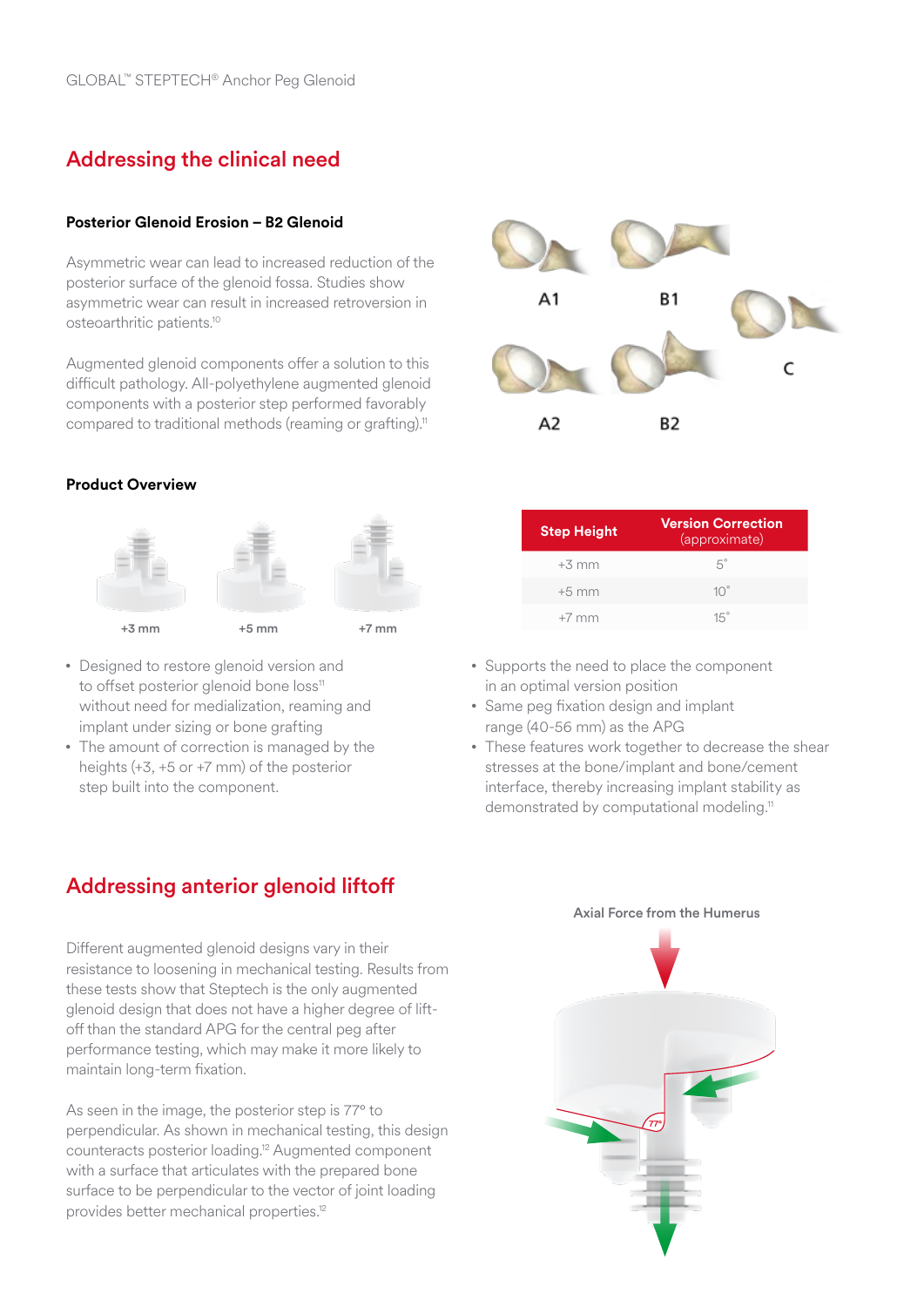## TRUMATCH® PERSONALIZED SOLUTIONS SHOULDER SYSTEM





The TRUMATCH Personalized Solutions Shoulder System, enables surgeons to analyze the patient's glenohumeral anatomy in multiple dimensions and perform pre-surgical planning in a 3D environment. The 3D Reconstruction of the glenoid can be used to help plan for which implant step height and amount of needed correction will be needed.